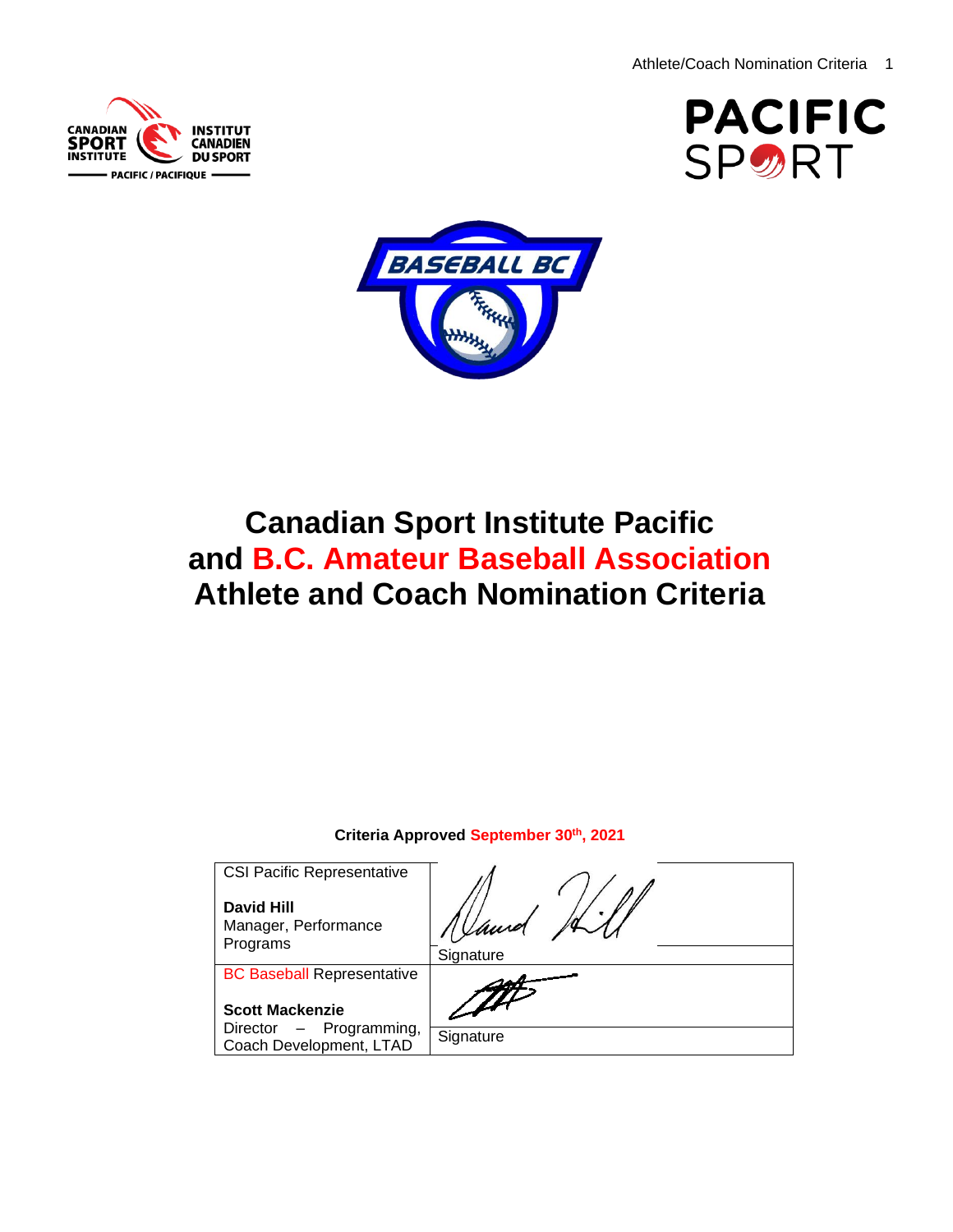## **PURPOSE**

Canadian Sport Institute Pacific, through a partnership with the Province of British Columbia (BC), viaSport, the network of PacificSport centres, and Baseball BC, collaborates to deliver programs and services to place BC athletes<sup>1</sup> onto National Teams, and ensure athletes and coaches have every advantage to win medals for Canada. The partners work jointly to encourage sport excellence and increase podium performances in communities throughout BC.

This template provides a standardized process to identify athletes and coaches within the Baseball BC high performance program as well as athletes who are tracking against key development pathway metrics toward national teams. The levels within the targeting seek to create a common standard across all sports; hence, the template must be used in its entirety. PSO/DSOs are able to adapt the template to suit their own purposes (e.g. branding, application process, etc.) provided all relevant information is contained within.

Canadian Sport Institute / PacificSport athlete and coach support for the Podium and Canadian Elite nomination focuses on athletes and teams 0-4 years from the international podium, identified by the sport-specific Podium Pathway (see Figure 1 below) and Gold Medal Profile. These athletes and teams represent the current generation of National Team athletes who are carded by the NSO through Sport Canada's Athlete Assistance Program.

Canadian Sport Institute / PacificSport athlete and coach support for the Canadian Development and Provincial Development nomination focuses on athletes and teams 5-12 years from the international podium, identified by the sportspecific Podium Pathway (see Figure 1 below) and Gold Medal Profile. These athletes and teams represent both the next generation (5-8 years away) and future generations (9-12 years away) of Olympic and Paralympic (or World Championship) medallists. Support may be focussed more on the future generation (9-12 years away) for some targeted Paralympic sports depending on the quality of the next generation (5-8 years away) of athletes and teams.



#### *Figure 1 – Podium Pathway (LTAD 3.0)*

<sup>&</sup>lt;sup>1</sup> In general, a BC athlete is defined as an athlete born, developed, and/or trained/centralized (for a minimum of three months) in British Columbia.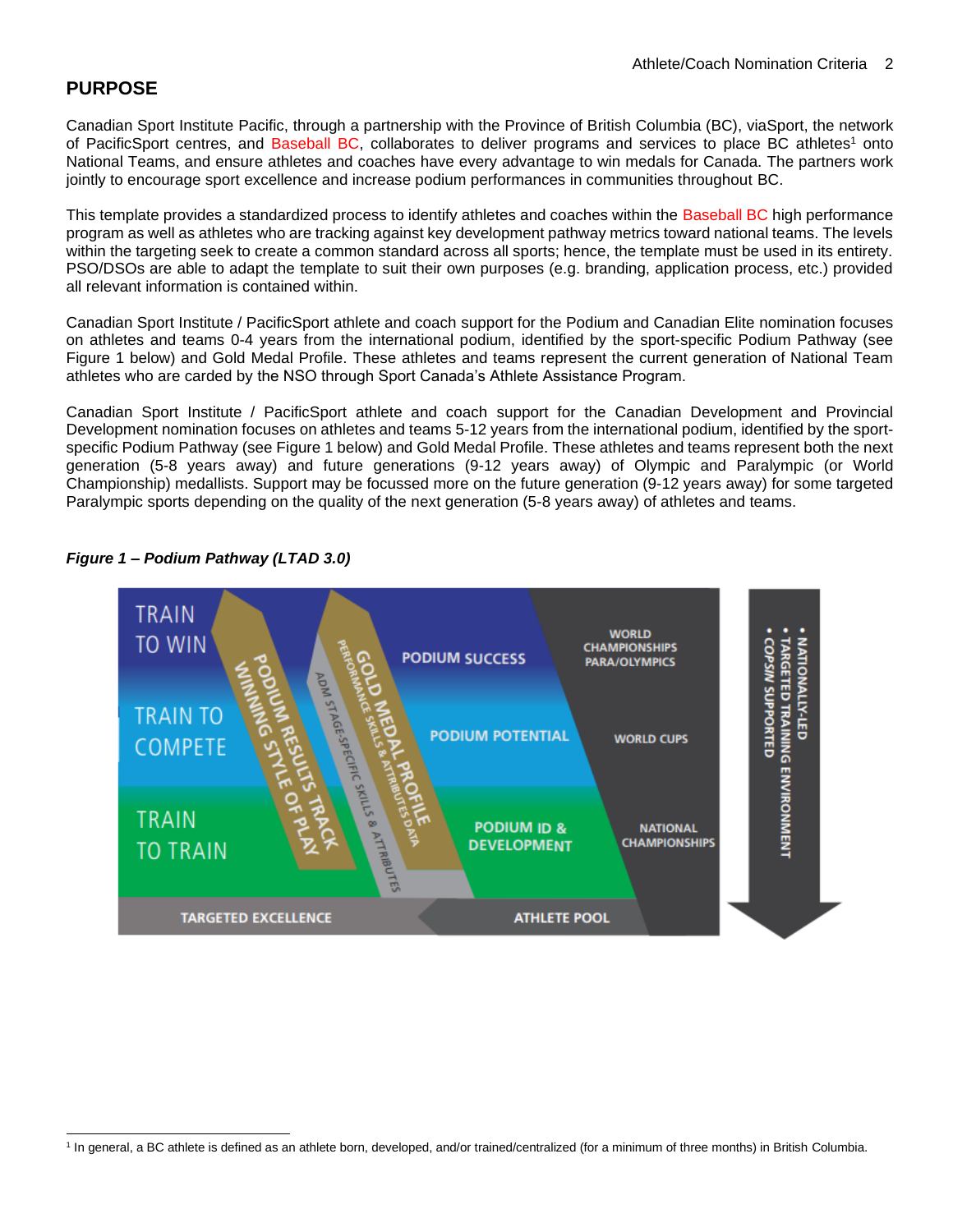## **DETAILS**

Through the above partnership, and with the above purpose in mind, Baseball BC may nominate athletes and their coaches who meet specific criteria for Canadian Sport Institute Pacific / PacificSport athlete or coach registration. Upon registering, athletes and coaches can engage in enhanced programs, benefits, and selected support services through Canadian Sport Institute Pacific and the network of [PacificSport r](http://www.cscpacific.ca/Content/Locations/Index.asp?langid=1)egional centers in BC.

Canadian Sport Institute and PacificSport athlete support is divided into [four levels](http://www.csipacific.ca/athletes/eligibility/) based on performance, each with a slate of designated benefits. Please click on the following for an outline of Canadian Sport Institute athlete and coach benefits, programs, and services. Please see Appendix 1 for an outline of Baseball BC targeted athlete benefits, programs, and services as delivered through Baseball BC.

Targeted athletes are nominated by Baseball BC based on the athlete criteria below. Any enquiries regarding the sportspecific selection criteria can be made to Scott Mackenzie, [scottm@baseballbc.ca.](mailto:scottm@baseballbc.ca) As a general principle, all athletes are expected to demonstrate evidence of their ongoing performance progression and tracking toward Baseball BC high performance program benchmarks to remain targeted. Scott Mackenzie and the Canadian Sport Institute technical lead working with Baseball BC have the final authority over the Canadian Sport Institute nomination process.

The athlete and coach nomination cycle for Canadian Sport Institute / PacificSport / Baseball BC targeting runs October 1<sup>st</sup> – September 30<sup>th</sup> annually, and athletes are selected based on performances from the previous 12 months. Athletes who meet criteria throughout the annual nomination cycle may be added to the Baseball BC targeted athlete list, on a case-by-case basis, by contacting the PSO/DSO Technical Representative.

# **ATHLETE/COACH REGISTRATION**

Once the athlete or coach is nominated, he or she will be notified by Baseball BC and will be provided with information on how to register with his or her local Canadian Sport Institute campus or PacificSport regional center. A Canadian Sport Institute or PacificSport. Athletes and coaches must register with their local center to receive athlete or coach support.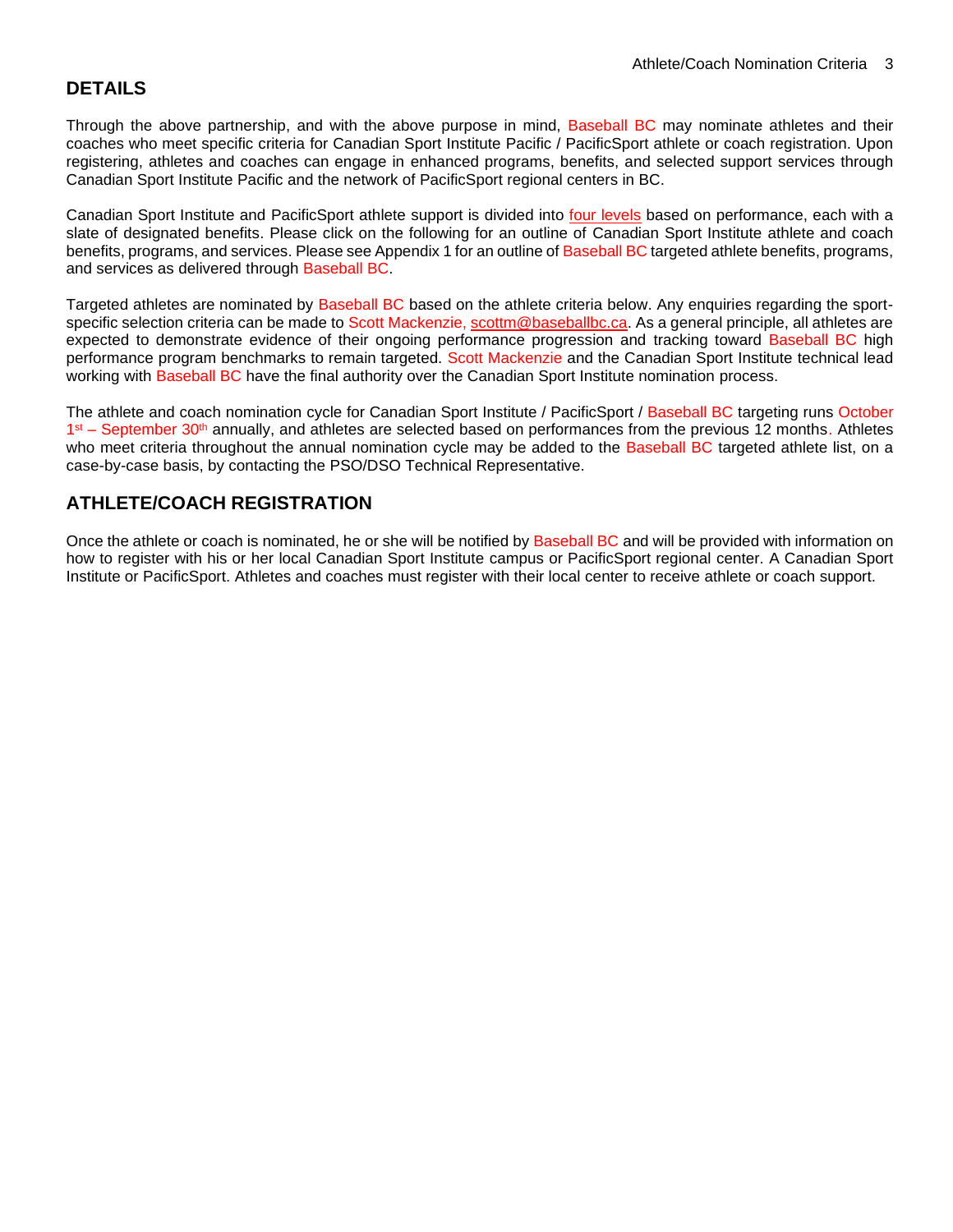# **CORE CRITERIA**

- 1. For PSO/DSO nominations, athletes must be considered in good standing (at the discretion of the PSO/DSO) with Baseball BC as a competitive athlete and meet the definition of a BC athlete.
- 2. In principle, all athletes nominated should have a designated coach who is responsible for planned programming with the coach(es)'s name and email identified on the targeted athlete list.
- 3. Athletes who fail to meet targeting criteria due to injury or absence, may remain on Baseball BC's nomination list at coach's discretion when:
	- a. There is an expectation the athlete in question would have met criteria if no injury or absence had occurred, **AND**
	- b. The athlete in question was previously nominated by Baseball BC in the previous 24 months.

## **LEVEL-SPECIFIC CRITERIA**

Please note both the Canadian Sport Institute criteria and the Baseball BC sport-specific criteria:

#### **Podium / Canadian Elite (Sport Canada AAP Carded)**

*Canadian Sport Institute Criteria:*

• Athletes who appear on the Sport Canada AAP Carding List and verified by the NSO. These athletes are in the High Performance (HP/T2W) stage of the Podium Pathway.

*\*Note, it is the responsibility of Baseball BC, in consultation with the NSO, to identify and nominate any Sport Canada AAP Carded athletes meeting Core Criteria.*

#### **Canadian Development**

*Canadian Sport Institute Criteria:*

- Athletes who compete on the senior national team in eligible events, but do not receive Sport Canada AAP funding, and verified by the NSO. These athletes are in the High Performance (HP/T2W) stage of the Podium Pathway, **OR**
- Athletes who are in the HP Athlete Development (L2W/T2W) stage of the Podium Pathway (including Gold Medal Profile) and verified by the NSO. If the NSO does not have an approved Podium Pathway, the following criteria will be used:
	- o Athletes who have been targeted as "NextGen" defined as the expectation to be selected to the senior national team in eligible events **within 24 months** and verified by the NSO.

#### *Baseball BC Sport-Specific Criteria:*

- Athletes who have been selected to the Senior Women's National Team roster, and competed in an international event or development camp, in the previous 12 months as verified by the NSO, **OR**
- Athletes who have competed on NCAA or NAIA University teams, train in BC for a minimum of three months per year and are part of the Senior National Team pool of players for the next Olympic, World Baseball Classic, or World Cup cycle as verified by the NSO.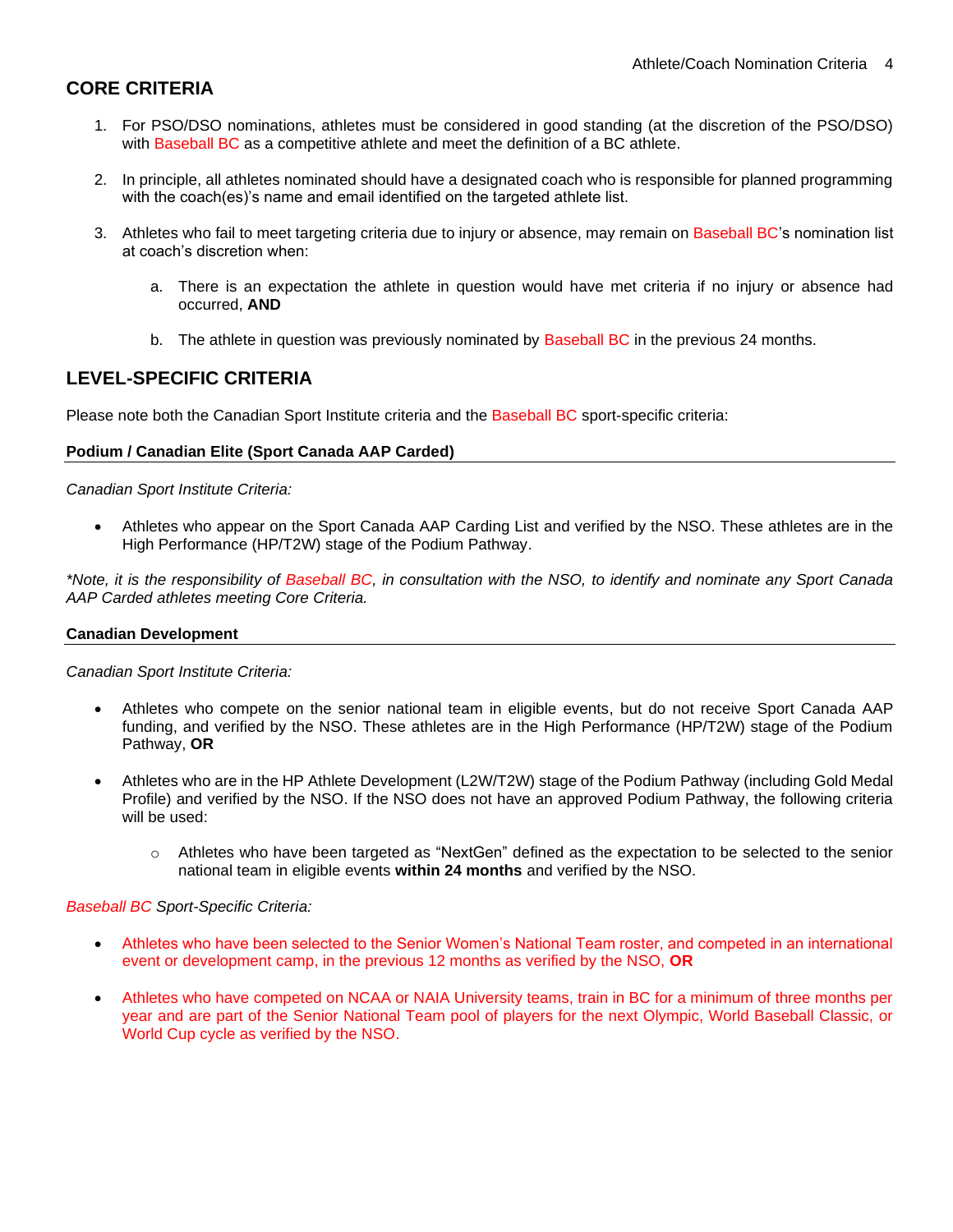#### **Provincial Development Level 1**

*Canadian Sport Institute Criteria:*

- Athletes who are in the Athlete Identification & Development stage of the Podium Pathway, and who are tracking toward the HP Athlete Development stage according to the NSO-specific Podium Pathway and Gold Medal Profile. If the NSO does not have an approved Podium Pathway, the athlete must be tracking toward Canadian Development and meet the criteria below:
	- o Met specific performance-based benchmarks in accordance with an overall athlete monitoring and tracking framework (utilizing Gold Medal Profile categories: Physical, Technical, Tactical, Mental, Lifestyle),

#### **AND**

- o Competed at the U23 or Junior World Championships in an eligible event (or equivalent international developmental event) in the past 24 months, **OR**
- o Won a medal in an eligible event at their Sport-Specific National Elite/Open, U23, or U19 Championships (or equivalent level of performance standard) in the previous 24 months.

*\*Note, there is an expectation that athletes nominated at the Provincial Development level convert into National Team programs (Canadian Development or Podium / Canadian Elite) within a maximum duration of five years (combined Provincial Development Level 1 and Level 2).*

#### *Baseball BC Sport-Specific Criteria:*

- Athletes selected to Baseball Canada's Junior National Programs in the previous 12 months, **OR**
- Athletes who have been selected to Team BC and have competed in the Canada Summer Games or Canada Cup, or selected to the Female Canadian Prospects/Showcase Team Roster in the previous 12 months **OR**
- Athletes who have competed on NCAA or NAIA University teams, Junior College, Canadian College Baseball Conference, or PSO-approved college/university teams in the previous 12 months who train in BC for a minimum of three months per year.

#### **Provincial Development Level 2**

*Canadian Sport Institute Criteria:*

- Athletes who are in the Athlete Identification & Development stage of the Podium Pathway, and who are tracking toward Provincial Development 1 according to the NSO-specific Podium Pathway and Gold Medal profile. If the NSO does not have an approved Podium Pathway, the athlete must meet the criteria below:
	- Met specific performance-based benchmarks in accordance with an overall athlete monitoring and tracking framework (utilizing Gold Medal Profile categories: Physical, Technical, Tactical, Mental, Lifestyle),

#### **AND**

- $\circ$  Competed in an eligible event at the appropriate<sup>2</sup> age group national championships (or equivalent level of performance standard) in the previous 24 months, **OR**
- o Won a medal in an eligible event at their appropriate age group provincial championships in the previous 12 months.

<sup>&</sup>lt;sup>2</sup> Definition of appropriate is based on several factors such as peak development age, average age of National Team, sport's competition schedule, and logical pathway progression. Final determination will be made by CSI Pacific.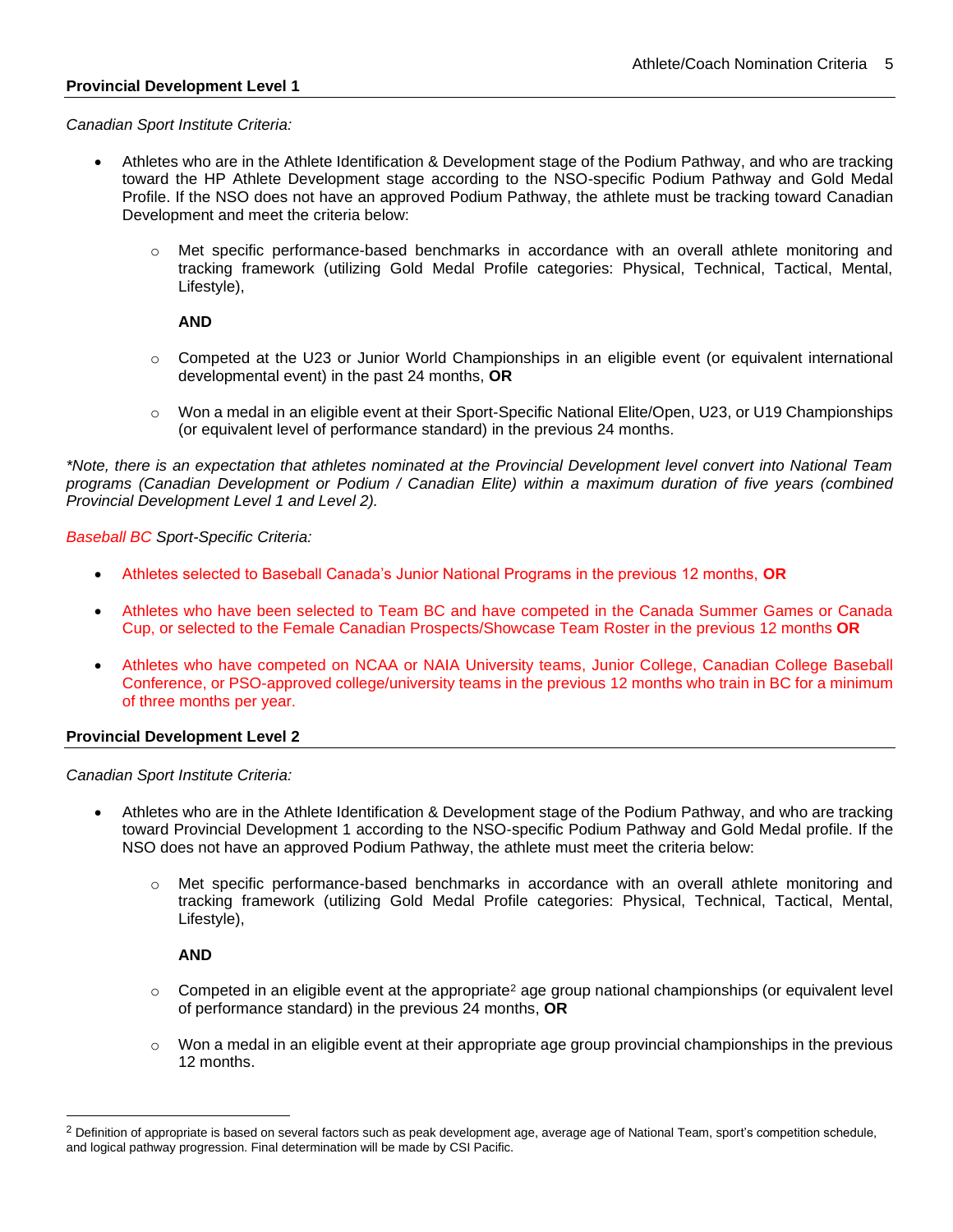#### *Baseball BC Sport-Specific Criteria*

- Male athletes who have been selected to Team BC and have competed in the Prospect's 15U or 16U Showcase Event in the previous 12 months, **OR**
- Female athletes who have been selected to Team BC and have competed at the Baseball Canada Championships in the 16U or 21U division in the previous 12 months, **OR**
- Has attended a Baseball BC High Performance Development Camp/Jamboree intended for the above teams in the previous 12 months showing the skills and attributes that underpin the performance of an athlete capable of stepping onto the Olympic or World Championship Podium.

#### **AND**

*:*

• Have received at least one evaluation using one or more of the Baseball BC Total Player Evaluation – Average Rating Charts (see Appendix 1 & 2), and other attribute & skill specific evaluations not displayed in this document, within the previous 12 months. These Baseball BC evaluations validate metrics using benchmarks for each of the skills and attributes tested, which is scaled according to the stage the athlete is at along the Podium Pathway. Benchmarks and athletes to be selected are based on above average overall total ratings for that athlete's current age and ultimately is finalized and approved by Baseball BC's High-Performance Committee.

#### **Coach Nomination**

#### *Canadian Sport Institute Criteria:*

Coaches are nominated by having his or her name included in the targeted athlete list when they are the coach of an athlete who achieves designated criteria. The PSO/DSO may nominate up to two coaches per athlete in cases where both the Provincial/National coach and a personal coach have a significant impact on the athlete's training program. While not required, it is highly recommended that PSO/DSO nominated coaches meet at least one of the following criteria:

- Be the lead person designing and implementing an annual training program for the athlete.
- Be designated as Provincial or Regional coach by the PSO/DSO.
- Be designated as a National Development / Senior National coach by the NSO.
- Be designated as athlete's coach of record based on sport-specific criteria below.

#### *Baseball BC Sport-Specific Criteria*

- Coached at least one team above in the previous 12 months where all athletes achieved the designated levelspecific criteria, **OR**
- Have attended a Baseball BC High Performance Development Camp/Jamboree intended to select a team above in the previous 12 months showing the skills and attributes that underpin the performance of a coach capable of stepping onto the Olympic or World Championship Podium.

#### **AND**

- Have adequate National Coaching Certification Program (NCCP) Training Status required for level coaching
- Have received an evaluation using the Baseball BC Total Coach Evaluation Average Rating Charts (see Appendix 3) within the previous 12 months. The Baseball BC evaluation validates metrics using benchmarks for each of the skills and attributes observed, which is scaled according to the stage the coach is at along the Podium Pathway. Benchmarks and coaches to be selected are based on above average overall total ratings for that coach's current development and ultimately is finalized and approved by Baseball BC's High-Performance Committee. (Work in progress – chart to be added under Appendix 3)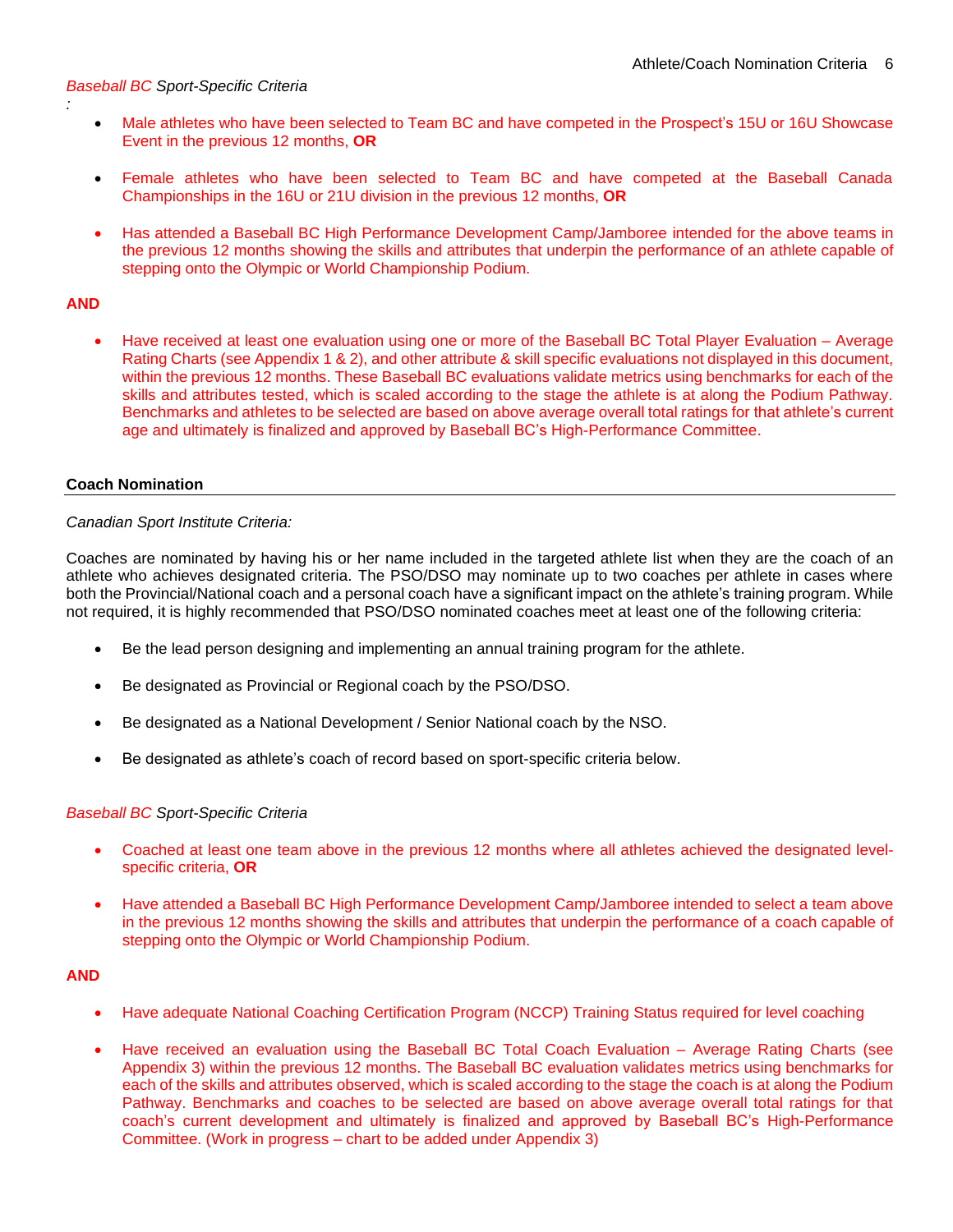# **Baseball BC Total Player Evaluation – Average Rating Charts**

## **Appendix 1**

|                         | <b>Baseball BC High Performance Scout Card</b>       |               |                                |                |             | Player #        |
|-------------------------|------------------------------------------------------|---------------|--------------------------------|----------------|-------------|-----------------|
| from:                   | This report card was used to gather performance data |               | Location:                      |                | Date:       |                 |
| Name:                   |                                                      | Class (Age):  |                                | Team:          |             | Position(s):    |
|                         |                                                      |               |                                | <b>RESULTS</b> |             |                 |
|                         | <b>TEST</b>                                          | <b>RESULT</b> | <b>GROUP</b><br><b>AVERAGE</b> |                | <b>RANK</b> | <b>COMMENTS</b> |
|                         |                                                      |               |                                |                |             |                 |
| <b>Speed</b>            | 40 Yard Dash                                         |               |                                |                |             |                 |
|                         | 60 Yard Dash                                         |               |                                |                |             |                 |
|                         |                                                      |               |                                |                |             |                 |
| <b>Quickness</b>        | 5-10-5 Agility                                       |               |                                |                |             |                 |
|                         | Vertical Jump (in)                                   |               |                                |                |             |                 |
| <b>Jump</b>             | <b>Broad Jump</b>                                    |               |                                |                |             |                 |
|                         |                                                      |               |                                |                |             |                 |
|                         | Exit Velo (mph)                                      |               |                                |                |             |                 |
| <b>Hitting</b>          | Barrels (out of 7)                                   |               |                                |                |             |                 |
|                         | Power $(+ \varpi - )$                                |               |                                |                |             |                 |
|                         |                                                      |               |                                |                |             |                 |
| <b>Arm Strength</b>     | Throwing Velo (mph)                                  |               |                                |                |             |                 |
|                         | Pop Time (C/MI)                                      |               |                                |                |             |                 |
|                         |                                                      |               |                                |                |             |                 |
|                         | Routine $(+ \omega - )$                              |               |                                |                |             |                 |
| <b>Fielding Ability</b> | Range $(+ \varpi - )$                                |               |                                |                |             |                 |
|                         | Run $(+ \varpi - )$                                  |               |                                |                |             |                 |
|                         | Rhythm $(+ \omega - )$                               |               |                                |                |             |                 |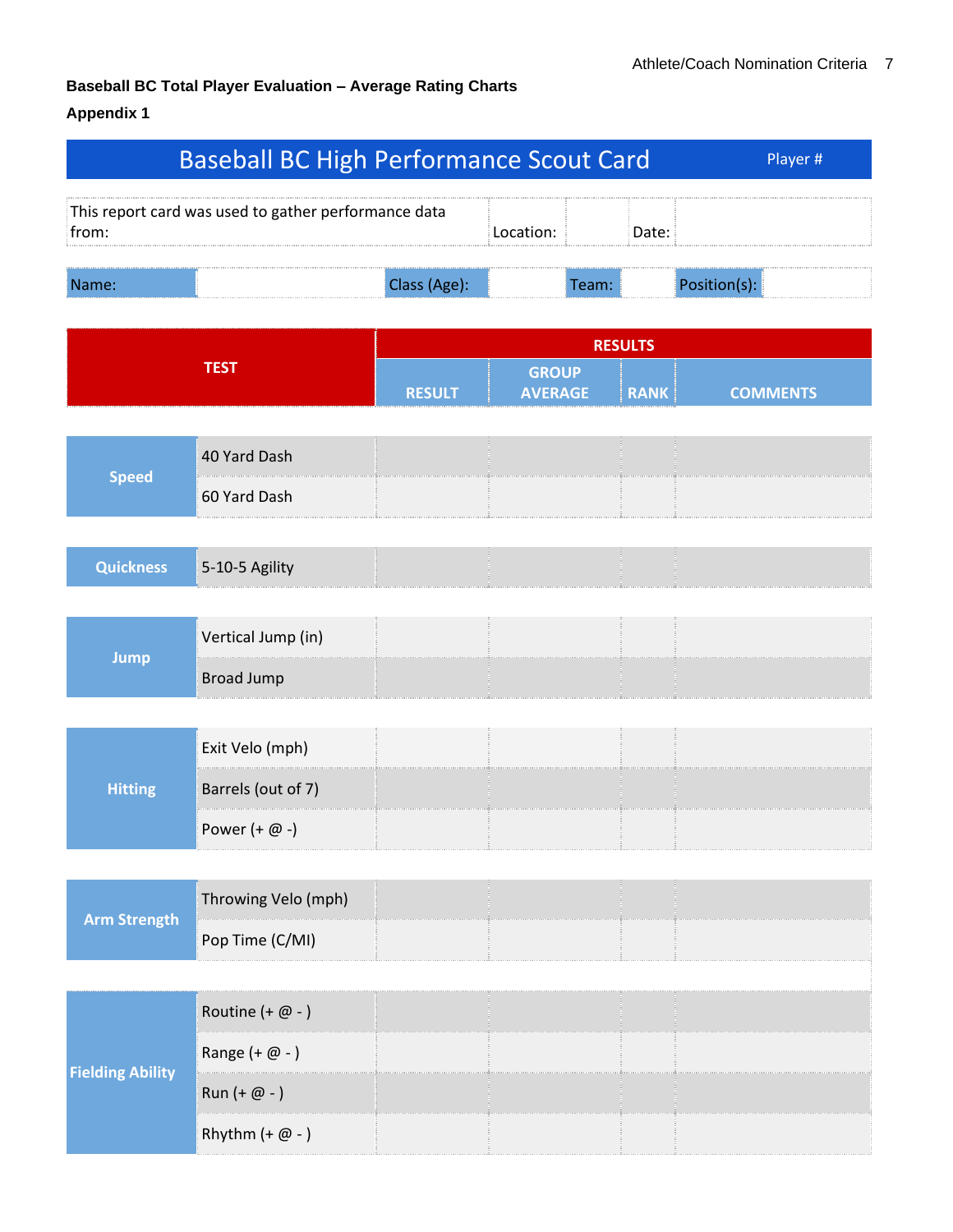## **APPENDIX 2**

| <b>1st Name</b>      | Last<br>Name | Vertical<br>Jump<br>(inches) | <b>Ranking</b><br>$(5-1)$<br>5 - Best | <b>Broad</b><br>Jump | Ranking<br>$(5-1)$<br>5 - Best | $5 - 10 - 5$<br>Shuttle | <b>Ranking</b><br>$(5-1)$<br>5 - Best | 40 yard<br>(time) | <b>Ranking</b><br>$(5-1)$<br>5 - Best | 60 yard<br>(time) | Ranking<br>$(5-1)$<br>5 - Best | <b>Hitting</b><br>Exit<br>Velo | <b>Ranking</b><br>$(5-1)$<br>5 - Best | <b>Throwing</b><br>Velo | <b>Ranking</b><br>$(5-1)$<br>5 - Best | <b>Ranking</b><br><b>Average</b> | <b>Ranked</b><br>$(1-5)$<br>$1 - Best$ | C Pop<br><b>Time</b> |
|----------------------|--------------|------------------------------|---------------------------------------|----------------------|--------------------------------|-------------------------|---------------------------------------|-------------------|---------------------------------------|-------------------|--------------------------------|--------------------------------|---------------------------------------|-------------------------|---------------------------------------|----------------------------------|----------------------------------------|----------------------|
| <b>AVERAGE SCORE</b> |              | #DIV/0!                      |                                       | #DIV/0!              |                                | #DIV/0!                 |                                       | #DIV/0!           |                                       | #DIV/0!           |                                | #DIV/0!                        |                                       | #DIV/0!                 |                                       | #DIV/0!                          |                                        | #DIV/0!              |
|                      |              |                              |                                       |                      |                                |                         |                                       |                   |                                       |                   |                                |                                |                                       |                         |                                       |                                  |                                        |                      |
|                      |              |                              |                                       |                      |                                |                         |                                       |                   |                                       |                   |                                |                                |                                       |                         |                                       |                                  |                                        |                      |
|                      |              |                              |                                       |                      |                                |                         |                                       |                   |                                       |                   |                                |                                |                                       |                         |                                       |                                  |                                        |                      |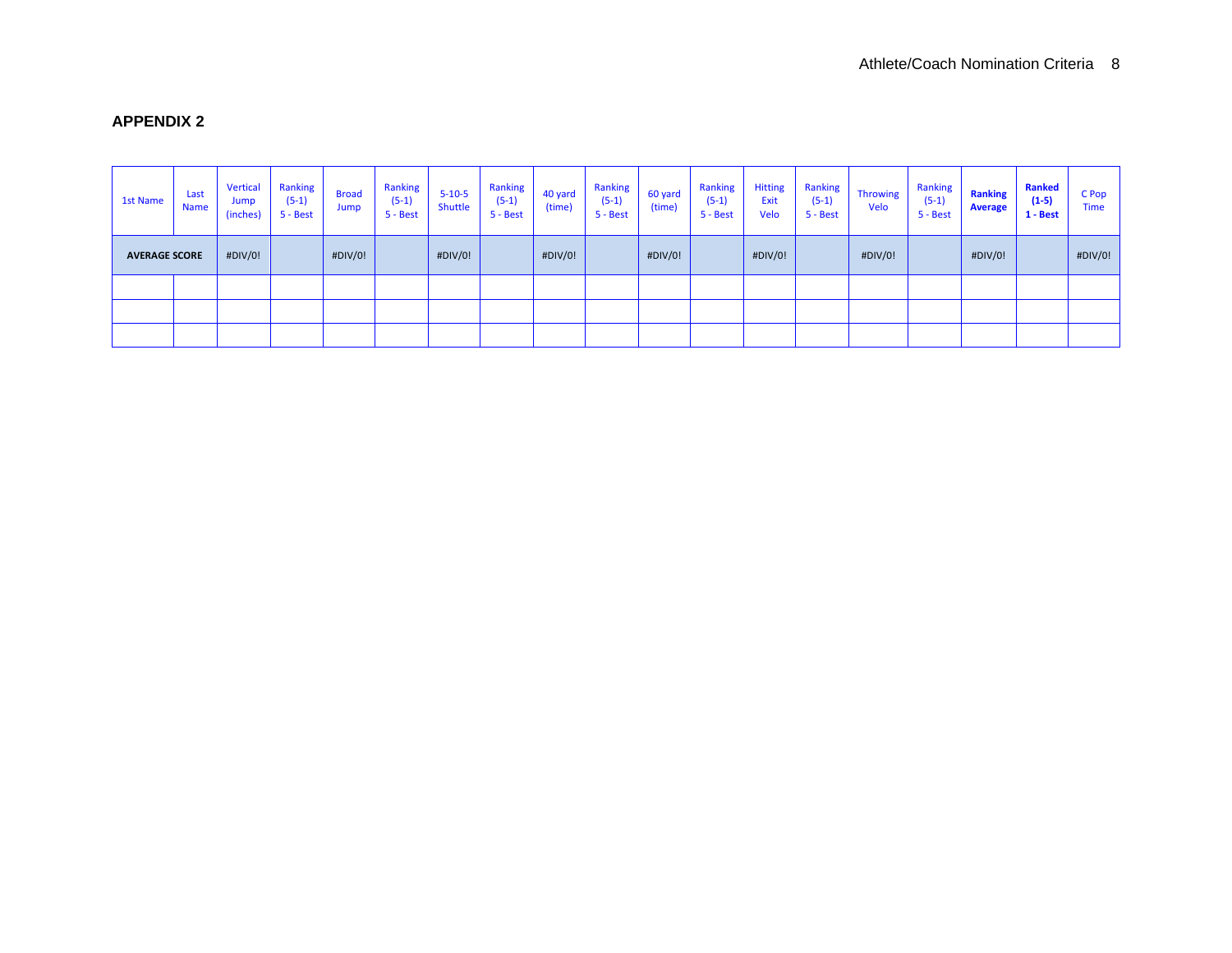**APPENDIX 3**

| Player's Name & #:               |                    |                          |                         | POSITION(S):       | and the control of the control of the |              |  |
|----------------------------------|--------------------|--------------------------|-------------------------|--------------------|---------------------------------------|--------------|--|
|                                  | (Last)             | (First)<br>(#)           |                         |                    |                                       |              |  |
| <b>EVALUATOR:</b>                |                    |                          | DATE:                   |                    |                                       |              |  |
| <b>RATING KEY</b>                |                    | <b>POSTIONAL</b>         | <b>Score</b><br>$(1-5)$ | <b>PITCHERS</b>    |                                       | $Score(1-5)$ |  |
| 5 - Well Above Avg.              | * Arm              | Strength                 |                         | * Delivery         | Mech                                  |              |  |
|                                  |                    |                          |                         |                    |                                       |              |  |
| 4 - Above Avergage               |                    | Accuracy                 |                         |                    | Effort                                |              |  |
| 3 - Average (H.P.S)              | * Fielding         | Range                    |                         | * Breaking Pitches | Curve Ball                            |              |  |
| 2 - Below Average                |                    | Agility                  |                         |                    | Slider                                |              |  |
| 1 - Well Below Avg.              |                    | <b>Baseball Instinct</b> |                         |                    | Change/Split                          |              |  |
| $Pres = now$                     | * Hitting          | <b>Overall Ability</b>   |                         | * Velocity         | Movement                              |              |  |
| *See Ref. sheet(s)               |                    | Power                    |                         |                    | <b>MPH</b>                            |              |  |
|                                  | * Athletic Ability |                          |                         | * Control          | Command                               |              |  |
|                                  | * Running          | 60 yrd (sec)             |                         | * Arm Action       | Athleticism                           |              |  |
|                                  |                    | 90 ft / live situation   |                         |                    | Speed                                 |              |  |
| NOTE: Catagories are<br>weighted |                    | <b>HPP</b><br>$#$ :      | 0.0                     |                    | $HPP$ #:                              | 0.0          |  |
|                                  |                    | Out<br>of                | 500                     |                    | Out of                                | 500          |  |
|                                  |                    |                          |                         |                    |                                       |              |  |
| <b>WEAKNESSES:</b>               |                    |                          |                         |                    |                                       |              |  |
| STRENGTHS:                       |                    |                          |                         |                    |                                       |              |  |
| SUMMARY:                         |                    |                          |                         |                    |                                       |              |  |